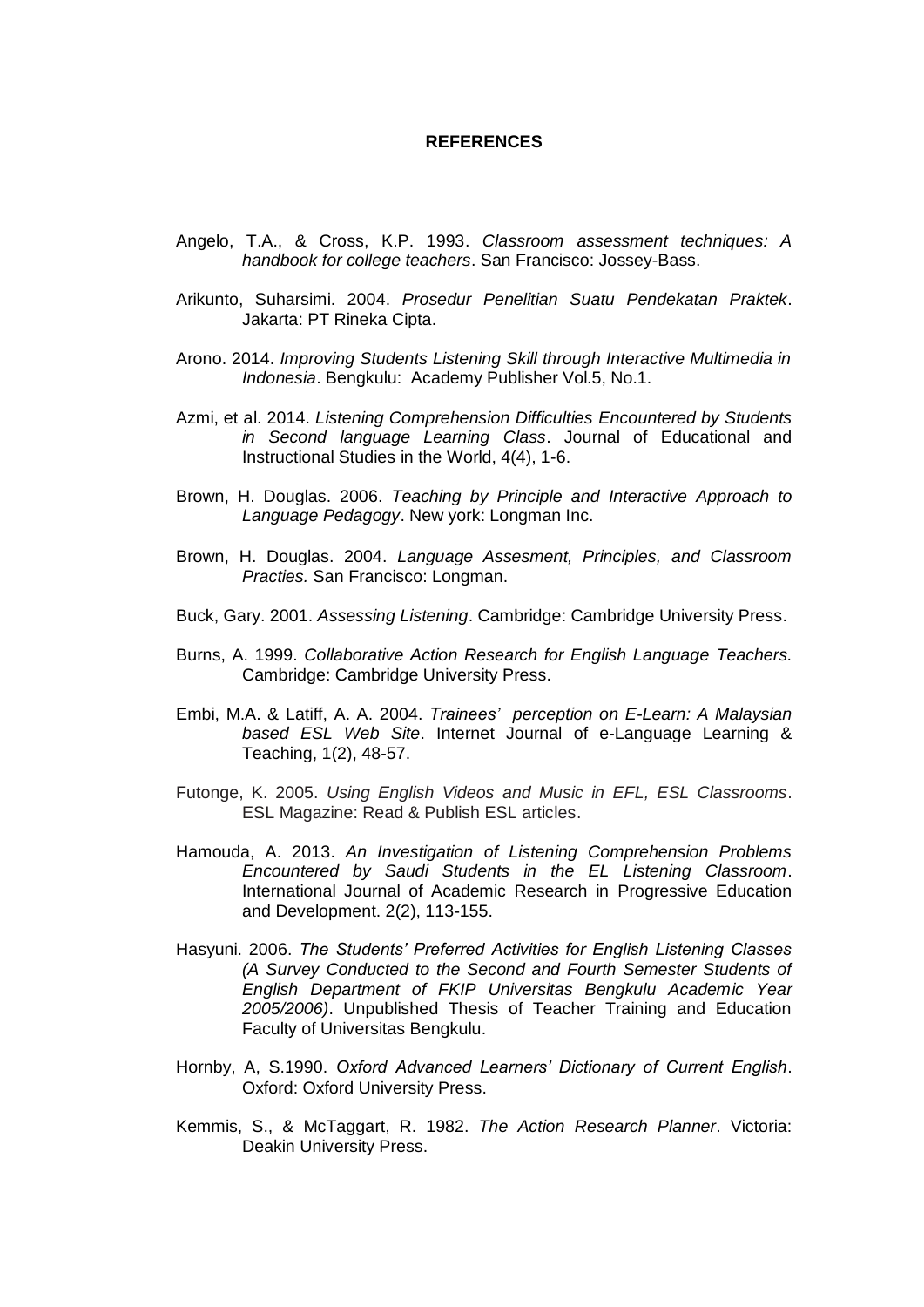Lieb, M. 2008. *Listening Activities Using Popular Music.* Tokyo: Meiji University*.*

Machado M. Jeanne. 2012. *Early Childhood Experienc*es *in Language Arts: Early* 

*Literacy.* United Stated: Cengage Learning.

Murphey, Tim. 2002. *Music and Song.* New York: Oxford University Press.

- Nurhasani. 2010. *The Use of English Song in The Teaching of Listening At SMA Negeri 6 Malang*. Unpublished Thesis of Teacher Training And Education Faculty, Universitas Negeri Malang.
- Oja, S.N., & Pine, G.J. 1987. *Collaborative Action Research. Peabody Journal of Education*, 64(1), 96-113.
- Orlova, Natalia F. 2003. *Helping Prospective EFL Teachers Learn How to Use Songs in Teaching Conversation Classes*. The Internet TESL Journal
- Ross, J. 2006. *ESL Listening Comprehension: Practical Guidelines for Teachers*. *The Internet TESL Journal.*
- Saricoban, Arif. 2001. *The Teaching of Listening*. The Internet TESL Journal vol.5, no 12.
- Saricoban, A. & Metin, E. (2000). *Songs, Verse and Games for Teaching Grammar*. The Internet TESL Journal. VI(10).
- Shen, C. 2009. *Using English Songs: An Enjoyable and Effective Approach to ELT*. CCSE Journal English Language Teaching 2(1) 88- 94.
- Suharsimi, A. 2013. *Penelitian Tindakan Kelas.* Jakarta: Bumi Aksara.
- Yoo, Isaiah WonHo. 2002. *Focused Listening with Songs*. The Internet TESL Journal.
- Apin, H. 2013. *The Use Of Songs In Teaching Students' Listening Ability.* Retrived on May 23<sup>rd</sup>, 2017 from [http://ejournal.upi.edu/index.php/L-](http://ejournal.upi.edu/index.php/L-E/article/view/322)[E/article/view/322](http://ejournal.upi.edu/index.php/L-E/article/view/322)
- Burhayani. 2013. *The Effectiveness of Teaching Vocabulary through Songs to the Second Years Students of Ikatan Keluarga Kesejahteraan Tentara (IKKT) Elementary School West Jakarta*. Retrived on May 22nd, 2017 from [http://idnewsenglish.blogspot.co.id/2016/10/improving-students](http://idnewsenglish.blogspot.co.id/2016/10/improving-students-listening-skill_7.html)[listening-skill\\_7.html](http://idnewsenglish.blogspot.co.id/2016/10/improving-students-listening-skill_7.html)
- Coromina, I, S. (2000). *An Original Approach to the Teaching of Songs in the Classroom.* Retrieved on May 20th, 2017 from *<http://exchanges.state.gov/englishteaching/forum>*
- Dadang, S. 2014. *Improving Students' Listening Skill By Using English Songs*. Retrived on May  $22^{nd}$ , 2017 from